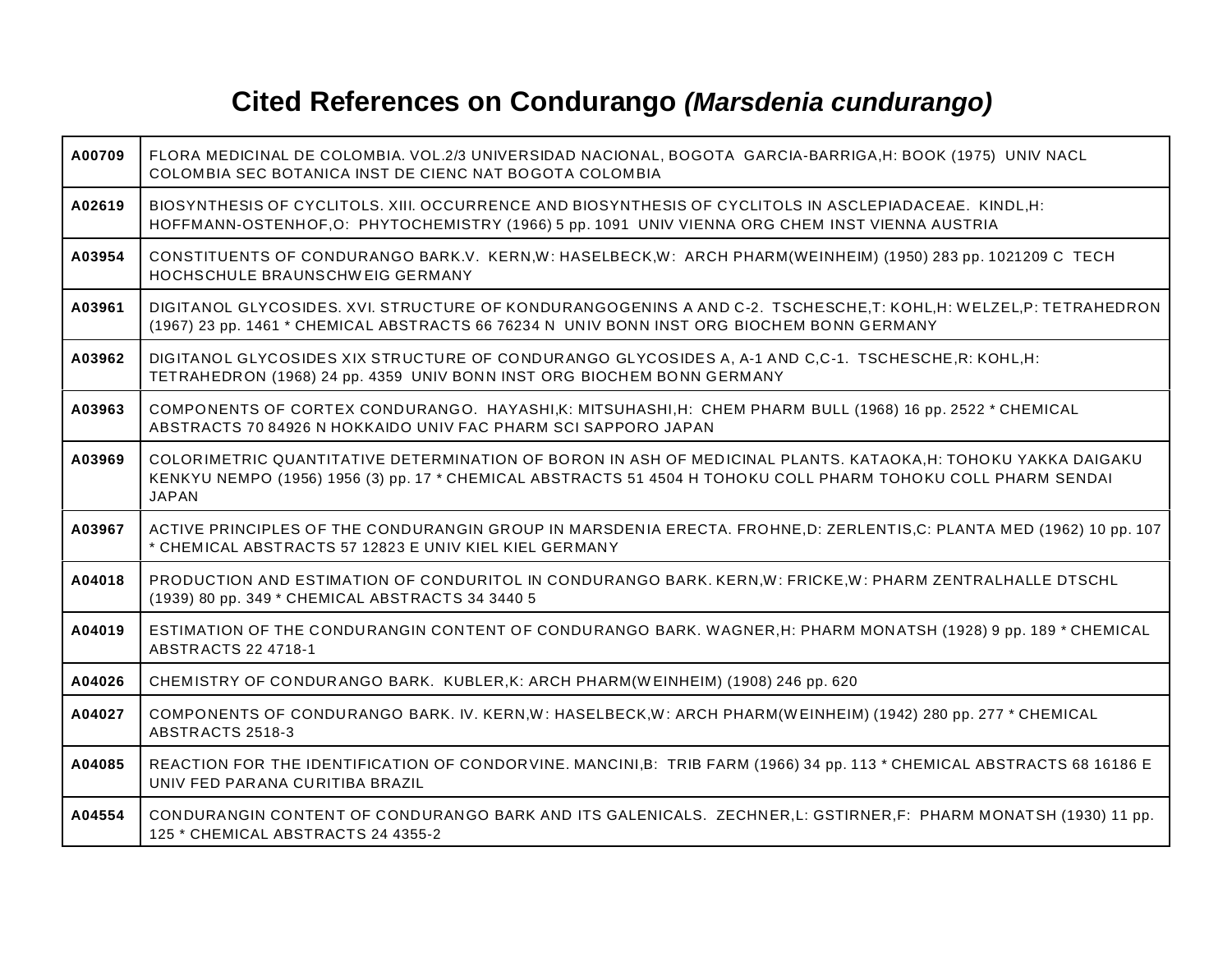| A04560 | DIGITANOL GLYCOSIDE. XII. COMPOSITION OF KONDURANGOGENIN A.THE AGLYCONE OF AN ESTER GLYCOSIDE OF MARSDENIA<br>CUNDURANGO BARK. TSCHESCHE,R: WELZEL,P: SNATZKE,G: TETRAHEDRON (1965) 21 pp. 1777 UNIV BONN ORG CHEM INST BONN<br><b>GERMANY</b>                                                                                                                                                 |
|--------|------------------------------------------------------------------------------------------------------------------------------------------------------------------------------------------------------------------------------------------------------------------------------------------------------------------------------------------------------------------------------------------------|
| A05638 | LILLY'S HAND BOOK OF PHARMACY AND THERAPEUTICS.5TH REV, ELI LILLY AND CO, INDIANAPOLIS. ANON: BOOK (1898) ELI LILLY<br>CO INDIANAPOLIS IN 46206 USA                                                                                                                                                                                                                                            |
| H04222 | STRUCTURAL REVISION OF PREGNANE ESTER GLYCOSIDES FROM CONDURANGO CORTEX AND NEW COMPOUNDS. BERGER, S:<br>JUNIOR, P: KOPANSKI, L: PHYTOCHEMISTRY (1988) 27 (5) pp. 1451-1458 PHILIPPS-UNIV FACHBEREICH CHEM MARBURG/LAHN D-3550<br><b>GERMANY</b>                                                                                                                                               |
| H13984 | STUDIES ON DIFFERENTIATION INDUCERS. IV. PREGNANE DERIVATIVES FROM CONDURANGO CORTEX. UMEHARA, K: ENDOH, M:<br>MIYASE,T: KUROYANGI,M: UENO,A: CHEM PHARM BULL (1994) 42 (3) pp. 611-616 SHIZUOKA COLL PHARM SHIZUOKA 422 JAPAN                                                                                                                                                                 |
| J07602 | ALKALOIDS FROM CORTEX CONDURANGO (MARSDENIA CUNDURANGO). PAILER, M: GANZINGER, D: ONATSH CHEM (1975) 106 pp. 37<br>NIV VIENNA PHARM-CHEM INST VIENNA AUSTRIA                                                                                                                                                                                                                                   |
| J10154 | THIN-LAYER CHROMATOGRAPHY OF BITTER PRINCIPLE DRUGS. WAGNER,H: BLADT,S: MUNZING-VASITIAN,K: PHARM-ZTG (1975) 120<br>pp. 1262-. * CHEMICAL ABSTRACTS 83 197867 F UNIV MUNCHEN INST PHARM ARZNEIMITTELLEHRE MUNICH GERMANY                                                                                                                                                                       |
| J15455 | ANAPHYLACTIC REACTION ELICITED BY CONDURANGO BARK IN A PATIENT ALLERGIC TO NATURAL RUBBER LATEX. PFUTZNER, WG:<br>THOMAS,P: RUEFF,F: PRZYBILLA,B: JALLERGY CLIN IMMUNOL (1998) 1001 (2) pp. 281-282 LUDWIG MAXIM UNIV DERMATOL KLINIK<br><b>MUNICH GERMANY</b>                                                                                                                                 |
| K28882 | ANTI-INFLAMMATORY ACTIVITY OF ETHANOLIC EXTRACTS OF PLANTS USED IN TRADITIONAL MEDICINE IN ECUADOR. ORTEGA,T:<br>CARRETERO, ME: PASCUAL, E: VILLAR, AM: CHIRIBOGA, X: PHYTOTHER RES (1996) 10 pp. S121-S122 UNVI COMPLUTENSE DEPT<br>FARMACOL FAC FARMAC MADRID 28040 SPAIN                                                                                                                    |
| L03441 | ANTIINFLAMMATORY AND ANTIOXIDANT ACTIVITY OF PLANTS USED IN TRADITIONAL MEDICINE IN ECUADOR. DE LAS HERAS, B:<br>SLOWING, K: BENEDI, J: CARRETERO, E: ORTEGA, T: TOLEDO, C: BERMEJO, P: IGLESIAS, I: ABAD, MJ: GOMEZ-SERRANILLOS, P: LISO, PA:<br>VILLAR, A: CHIRIBOGA, X: J ETHNOPHARMACOL (1998) 61 (2) pp. 161-166 UNIV COMPLUTENSE MADRID DEPT FARMACOL FAC<br>FARMACIA MADRID 28040 SPAIN |
| M08530 | SPECTROPHOTOMETRIC DETERMINATION OF CONDURANGIN. KOCHMH: STEINEGGER, E: PHARM ACTA HELV (1978) 53 (2) pp. 56-58<br>S UNIV BERN PHARM INST BERN SWITZERLAND                                                                                                                                                                                                                                     |
| M08531 | CONDURANGIN DETERMINATION IN CORTEX CONDURANGO AND ITS PREPARATIONS. STEINEGGER,E: BRUNNER,P: PHARM ACTA<br>HELV (1977) 52 pp. 139-142 UNIV BERN PHARM INST BERN SWITZERLAND                                                                                                                                                                                                                   |
| M12438 | FURTHER INVESTIGATION OF ANTITUMOR CONDURANGOGLYCOSIDES WITH C-18 OXYGENATED AGLYCONE. HAYASHI, K: WADA, K:<br>MITSUHASHI,H: BANDO,H: TAKASE,M: TERADA,S: KOIDE,Y: AIBA,T: NARITA,T: CHEM PHARM BULL (1981) 29 (9) pp. 2725-2730<br>HOKKAIDO UNIV FAC PHARM SCI SAPPORO 060 JAPAN                                                                                                              |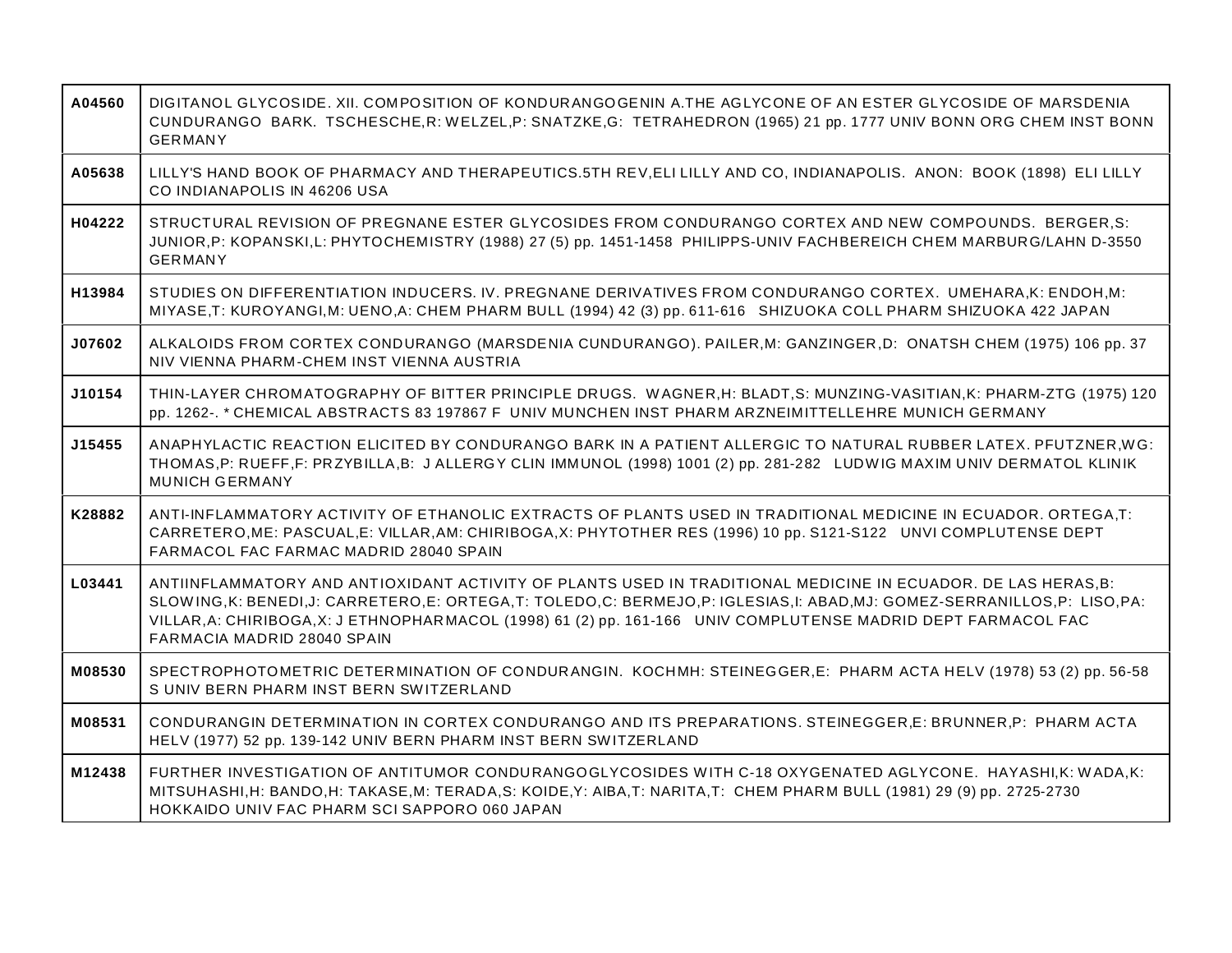| M27150 | DETECTION OF ANTITUBERCULOUS ACTIVITY IN PLANT EXTRACTS. GRANGE, JM: DAVEY, RW: J APPL BACTERIOL (1990) 68 (6) pp.<br>587-591 NATL HEART LUNG INST LONDON SW3 6LY ENGLAND                                                                                                                                                                                                        |
|--------|----------------------------------------------------------------------------------------------------------------------------------------------------------------------------------------------------------------------------------------------------------------------------------------------------------------------------------------------------------------------------------|
| T03050 | ANTITUMOR ACTIVE GLYCOSIDES FROM CONDURANGO CORTEX. HAYASHI,K: WADA,K: MITSUHASHI,H: BANDO,H: TAKASE,M:<br>TERADA,S: KOIDE,Y: AIBA,T: NARITA,T: MIZUNO,D: CHEM PHARM BULL (1980) 28 pp. 1954-1958 HOKKAIDO UNIV FAC PHARM SCI<br>SAPPORO 060 JAPAN                                                                                                                               |
| T04060 | INFORMATION ON THE CONSTITUENTS OF CONDURANGO BARK. KOCH, H: STEINEGGER, E: PHARM ACTA HELV (1981) 56 pp. 244-248<br>UNIV BERN PHARM INST BERN CH-3012 SWITZERLAND                                                                                                                                                                                                               |
| T04204 | STUDIES ON ANTITUMOR ACTIVE GLYCOSIDES IN THE CONDURANGO CORTEX CHEMICAL TRANSFORMATION OF AGLYCONE<br>MOIETY. TERADA,S: YAMAMOTO,H: NARITA,T: TAKASE,M: KIMURA,M: HAYASHI,K: MITSUHASHI,H: SYMPOSIUM ON THE CHEMISTRY<br>OF NATURAL PRODUCTS, OSAKA, 1981 (1981) 24 pp. 372-378 ZEN-YAKU KOGYO CO LTD RES LAB JAPAN                                                             |
| T04212 | ANTITUMOR SUBSTANCES FROM MARSDENIA CUNDURANGO. ANON: PATENT-JAPAN KOKAI TOKKYO KOHO-81 125,400 (1981) pp.<br>11PPPATENT * CHEMICAL ABSTRACTS 96 74602 F ZENYAKU KOGYO CO LTD JAPAN                                                                                                                                                                                              |
| T04248 | CONDURANGO EXTRACTS AND ANTI-TUMOR AGENTS FROM SAME. ANON: PATENT-JAPAN KOKAI TOKKYO KOHO-81 147,721 (1981)<br>pp. 8PP-. PATENT * CHEMICAL ABSTRACTS 96 110120 D ZENYAKU KOGYO CO LTD JAPAN                                                                                                                                                                                      |
| T05163 | STUDIES ON THE CONSTITUENTS OF ASCLEPIADACEAE PLANTS. 49. CONFIRMATION OF THE STRUCTURES OF ANTITUMOR-ACTIVE<br>GLYCOSIDES IN CONDURANGO CORTEX. CHEMICAL TRANSFORMATION OF THE AGLYCONE MOIETY. TAKASE, M: TERADA, S:<br>YAMAMOTA, H: NARITA, T: KIMURA, M: HAYASHI, K: MITSUHASHI, H: CHEM PHARM BULL (1982) 30 pp. 2429-2432 RES LAB ZEN YAKU<br>KOGYO CO LTD TOKYO 177 JAPAN |
| T05891 | CONDURANGO GLYCOSIDE EO1. ANON: PATENT-JAPAN KOKAI TOKKYO KOHO-57 163,398 (1982) pp. 8PP-. PATENT * CHEMICAL<br>ABSTRACTS 98 132306 N ZENYAKU KOGYO CO LTD JAPAN                                                                                                                                                                                                                 |
| T06252 | CUNDURANGO GLYCOSIDES, THEIR USE AS ANTITUMOR AGENTS, AND COMPOSITION CONTAINING THEM. MITSUHASHI, H:<br>MIZUNO, D: HAYASHI, K: ABE, S: TAKASE, M: NARITA, T: PATENT-PCT INT APPL-82 03,396 (1982) pp. 31PP-. PATENT * CHEMICAL<br>ABSTRACTS 98 149582 X ZENYAKU KOGYO CO LTD JAPAN                                                                                              |
| T06297 | COMPONENTS OF CONDURANGO BARK. 2. KOCH, H: STEINEGGER, E: PHARM ACTA HELV (1982) 57 pp. 211-214 UNIV BERN PHARM<br>INST BERN CH-3012 SWITZERLAND                                                                                                                                                                                                                                 |
| T06535 | STUDIES ON THE MUTAGENICITY OF CRUDE DRUG EXTRACTS. I. YAMAMOTO,H: MIZUTANI,T: NOMURA,H: YAKUGAKU ZASSHI (1982)<br>102 pp. 596-601 HOKURIKU UNIVERSITY SCHOOL OF PHARMACY KYOTO JAPAN                                                                                                                                                                                            |
| T08122 | ISOLATION OF A HEMIACETAL OF CONDURANGOGLYCOSIDE A BY HIGH PERFORMANCE LIQUID CHROMATOGRAPHY.<br>BRAECKMAN, G: DE BRUYN, A: BRAECKMAN, P: VAN SEVEREN, R: J PHARM BELG (1982) 37 (3) pp. 195-201 STATE UNIV GHENT LAB<br>PHARMACOG & GALEN TECHNOL GHENT BELGIUM                                                                                                                 |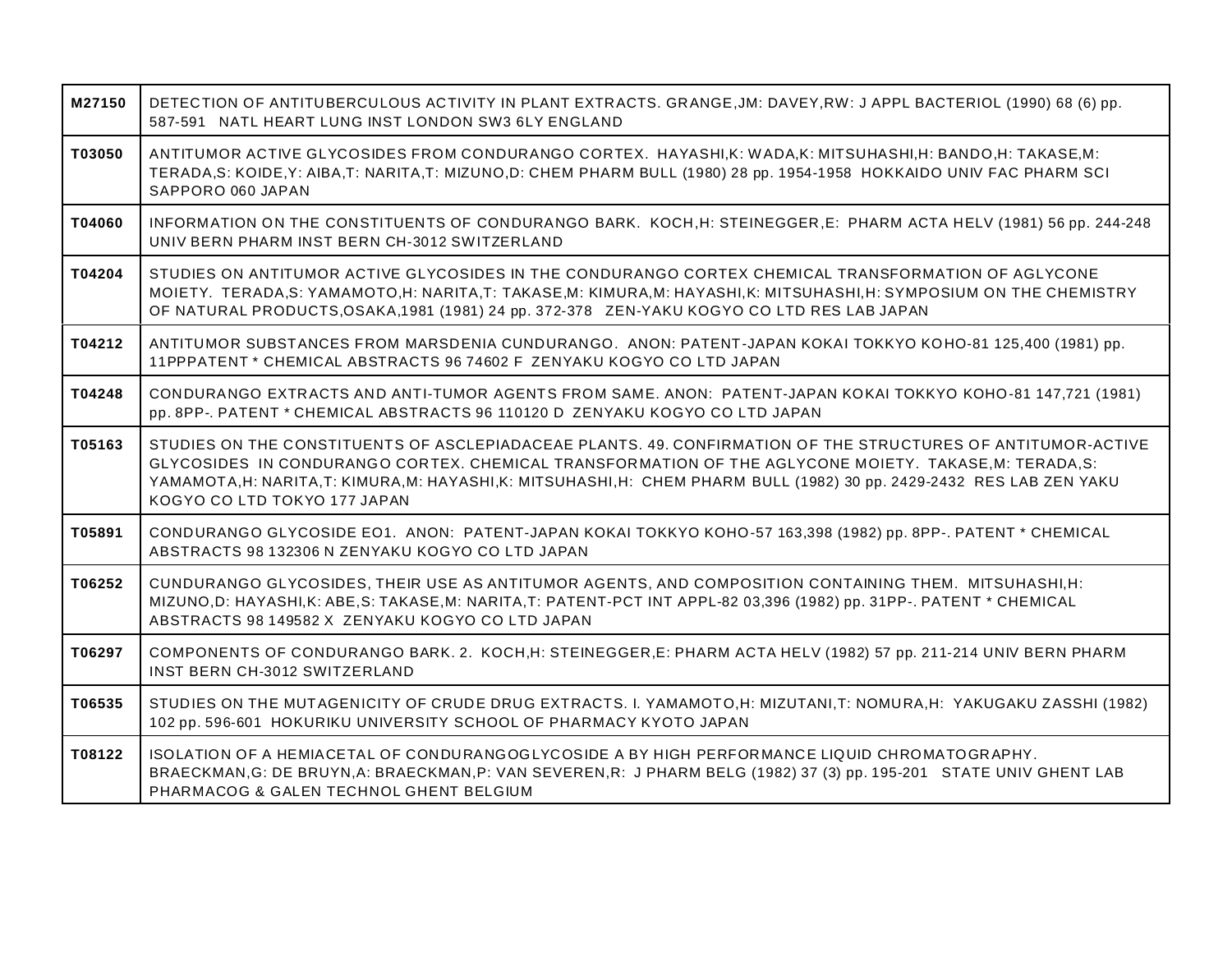| T08594        | STUDIES ON THE CONSTITUENTS OF ASCLEPIADACEAE PLANTS ON THE OLIGOSACCHARIDES AND THE 13C NMR OF<br>ASCLEPIADACEAE GLYCOSIDES. HAYASHI, K: NAKAGAWA, T: WADA, K: YOSHIMURA, S: TSUKAMOTO, S: NARITA, H: MITSUHASHI, H:<br>PROC 26TH SYMPOSIUM ON THE CHEMISTRY OF NATURAL PRODUCTS, KYOTO, JAPAN (1983) 26 pp. 204-211 HOKKAIDO UNIV FAC<br>PHARM SCI SAPPORO 060 JAPAN |
|---------------|------------------------------------------------------------------------------------------------------------------------------------------------------------------------------------------------------------------------------------------------------------------------------------------------------------------------------------------------------------------------|
| T09507        | ANTIVIRAL ACTIVITY OF AQUEOUS EXTRACTS FROM MEDICINAL PLANTS IN TISSUE CULTURES. MAY, G: WILLUHN, G:<br>ARZNEIM-FORSCH (1978) 28 (1) pp. 1-7 GERMANY                                                                                                                                                                                                                   |
| T09563        | QUALITY IMPROVEMENT OF EXTRACTUM CONDURANGO FLUIDUM. PART II. EFFECT OF TECHNOLOGICAL AGENTS ON PRECIPITATE<br>FORMATION IN THE FLUID EXTRACT OF CONDURANGO BARK. PLUTA, J: OLSZEWSKI, Z: FARM POL (1984) 40 pp. 407-410 AKAD MED<br>ZAKL FARM APT WROCLAW POLAND                                                                                                      |
| T09593        | STUDIES ON THE CONSTITUENTS OF ASCLEPIADACEAE PLANTS. THE OLIGOSACCHARIDES AND THE CMR OF ASCLEPIADACEAE<br>GLYCOSIDES. HAYASHI,K: NAKAGAWA,T: WADA,K: YOSHIMURA,S: TSUKAMOTO,S: NARITA,H: MITSUHASHI,H: TENNEN YUKI<br>KAGOBUTSU TORONKAI KOEN YOSHISHU (1983) pp. 204-211 HOKKAIDO UNIV FAC PHARM SCI SAPPORO JAPAN                                                  |
| T13842        | STRUCTURAL REVISION OF KNOWN PREGNANE ESTER GLYCOSIDES FROM CONDURANGO CORTEX AND STRUCTURES OF FOUR<br>NEW COMPOUNDS. BERGER,S: JUNIOR,P: KOPANSKI,L: PHARM WEEKBL(SCI ED) (1987) 9 (4) pp. 229-. PHILLIPS UNIV FAC CHEM<br><b>MARBURG GERMANY</b>                                                                                                                    |
| T16353        | STUDIES ON THE EFFECT OF CRUDE DRUGS ON ENZYME ACTIVITES (IV) INFLUENCE OF STOMACHIC CRUDE DRUGS ON DIGESTIVE<br>ENZYMES. YAMASAKI,K: YOKOYAMA,H: NUNOURA,Y: UMEZAWA,C: YONEDA,K: SHOYAKUGAKU ZASSHI (1986) 40 (3) pp. 289-294<br>OSAKA PREFECT INST PUBL HEALTH OSAKA 537 JAPAN                                                                                       |
| W03044        | ANTITUMOR ACTIVITY OF PLANT CONSTITUENTS. I. UEKI,H: KAIBARA,M: SAKAGAWA,M: HAYASHI,S: YAKUGAKU ZASSHI (1961) 81 pp.<br>1641-1644 KUMAMOTO UNIV FAC PHARM SCI KUMAMOTO 862 JAPAN                                                                                                                                                                                       |
| W03405        | A SURVEY OF PLANTS FOR INSECTICIDAL ACTIVITY. HEAL,RE: ROGERS,EF: WALLACE,RT: STARNES,O: LLOYDIA (1950) 13 (1) pp.<br>89-162 MERCK & CO. RES LABS RAHWAY NJ USA                                                                                                                                                                                                        |
| W03968        | THE HERBALIST.HAMMOND BOOK COMPANY,HAMMOND INDIANA. ANON: BOOK (1931) pp. 400PP-.                                                                                                                                                                                                                                                                                      |
| W04489        | CONDURANGO GLYCOSIDES AND ANTITUMOR AGENTS CONTAINING THEM. ABE,S: MIZUNO,D: NARITA,T: MITSUHASHI,H: TAKASE,M:<br>HAYASHI,K: PATENT-BELG-887,793 (1981) pp. 59PP-. PATENT * CHEMICAL ABSTRACTS 96 40887 H ZENYAKU KOGYO CO LTD JAPAN                                                                                                                                   |
| W04494        | THE ACTION OF SO-CALLED "BITTERS". JUNKMANN,K: NAUNYN-SCHMIEDEBERG'S ARCH EXP PATHOL PHARMAKOL (1929) 143 pp.<br>368-380 GERMANY                                                                                                                                                                                                                                       |
| <b>MC1001</b> | STUDIES ON DIFFERENTIATION INDUCERS. IV. PREGNANE DERIVATIVES FROM CONDURANGO CORTEX. UMEHARA K, ENDOH M,<br>MIYASE T, KUROYANAGI M, UENO A. CHEM PHARM BULL (TOKYO). 1994 MAR;42(3):611-6. SCHOOL OF PHARMACEUTICAL SCIENCES,<br>UNIVERSITY OF SHIZUOKA, JAPAN.                                                                                                       |
| ZZ1007        | MANUAL DE FITOTERAPIA, 2 <sup>ND</sup> ED. COIMBRA, RAUL. SAO PAULO, BRAZIL: DADOS INTERNACIONAIS DE CATALOGACAO NA PULICACAO<br>(1994)                                                                                                                                                                                                                                |